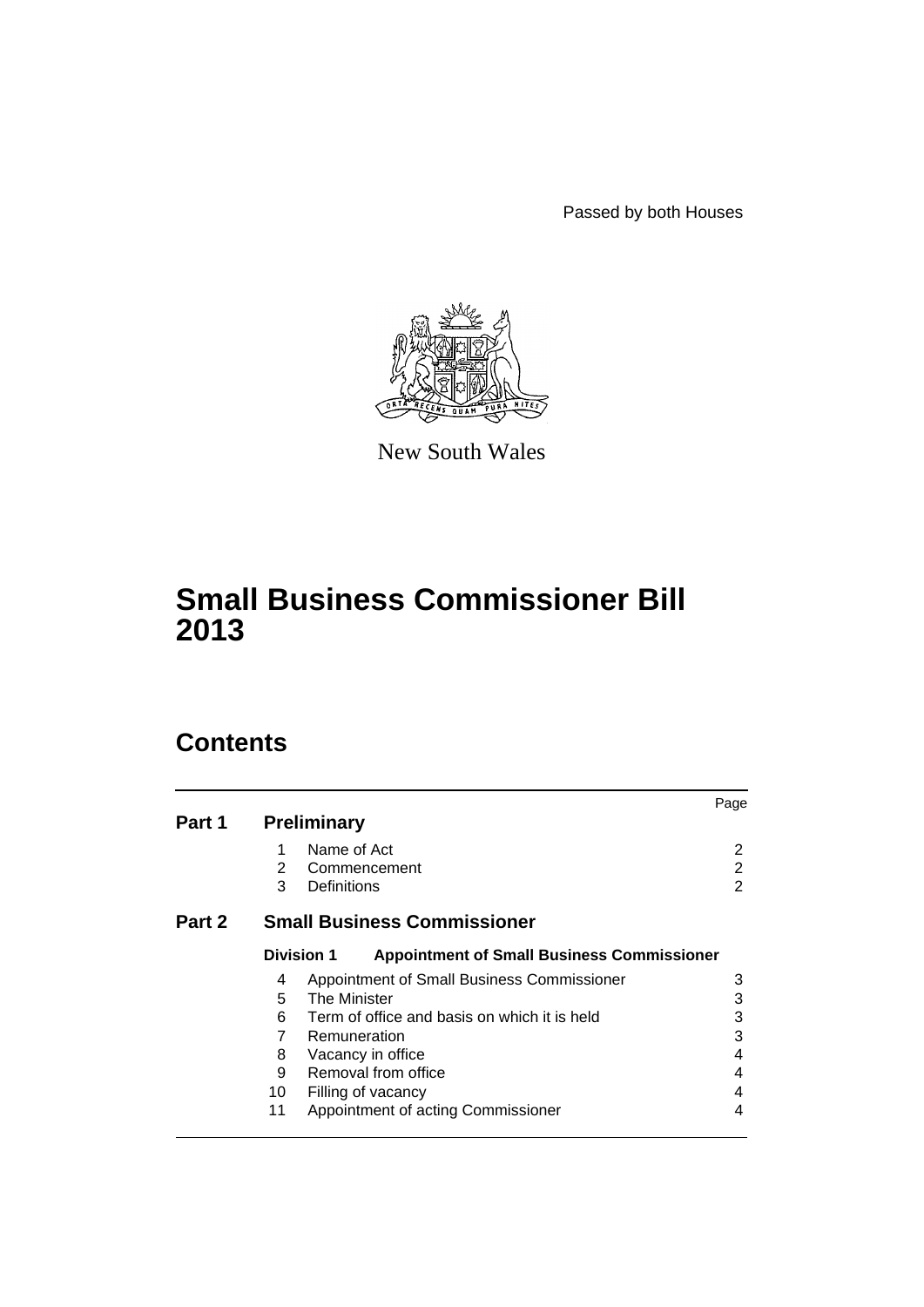# Small Business Commissioner Bill 2013

Contents

|                   |                   |                                                                            | Page |
|-------------------|-------------------|----------------------------------------------------------------------------|------|
|                   | 12                | <b>Staff of Commissioner</b>                                               | 5    |
|                   | <b>Division 2</b> | <b>Objectives and functions of Commissioner</b>                            |      |
|                   | 13                | <b>Objectives of Commissioner</b>                                          | 5    |
|                   | 14                | <b>General functions of Commissioner</b>                                   | 5    |
|                   | 15                | Decision to deal with complaint                                            | 6    |
|                   | 16                | Requirement to provide information                                         | 6    |
|                   | 17                | Alternative dispute resolution required before proceedings<br>can be taken | 7    |
|                   | 18                | Compulsory attendance at mediation and production of<br>documents          | 7    |
|                   | 19                | Commissioner may certify outcome of dispute resolution<br>assistance       | 8    |
|                   | 20                | Referral of certain findings                                               | 9    |
|                   | 21                | Exchange of information                                                    | 9    |
|                   | 22                | General procedures of Commissioner                                         | 9    |
|                   | 23                | Expert assistance                                                          | 10   |
|                   | 24                | Delegation                                                                 | 10   |
|                   | <b>Division 3</b> | <b>Reports by Commissioner</b>                                             |      |
|                   | 25                | Annual report to Parliament on Commissioner's work and<br>activities       | 10   |
|                   | 26                | Special reports to Parliament                                              | 10   |
|                   | 27                | Furnishing of draft reports to Minister and others                         | 10   |
|                   | 28                | Provisions relating to reports to Parliament                               | 11   |
| Part <sub>3</sub> |                   | <b>Miscellaneous</b>                                                       |      |
|                   | 29                | Act to bind Crown                                                          | 12   |
|                   | 30                | Injunctions relating to investigations by Commissioner                     | 12   |
|                   | 31                | Personal liability of Commissioner and others                              | 12   |
|                   | 32                | Regulations                                                                | 12   |
|                   | 33                | Repeal of Small Business Development Corporation                           |      |
|                   |                   | Act 1984 No 119                                                            | 13   |
|                   | 34                | Review of Act                                                              | 13   |
| <b>Schedule 1</b> |                   | <b>Amendment of Acts</b>                                                   | 14   |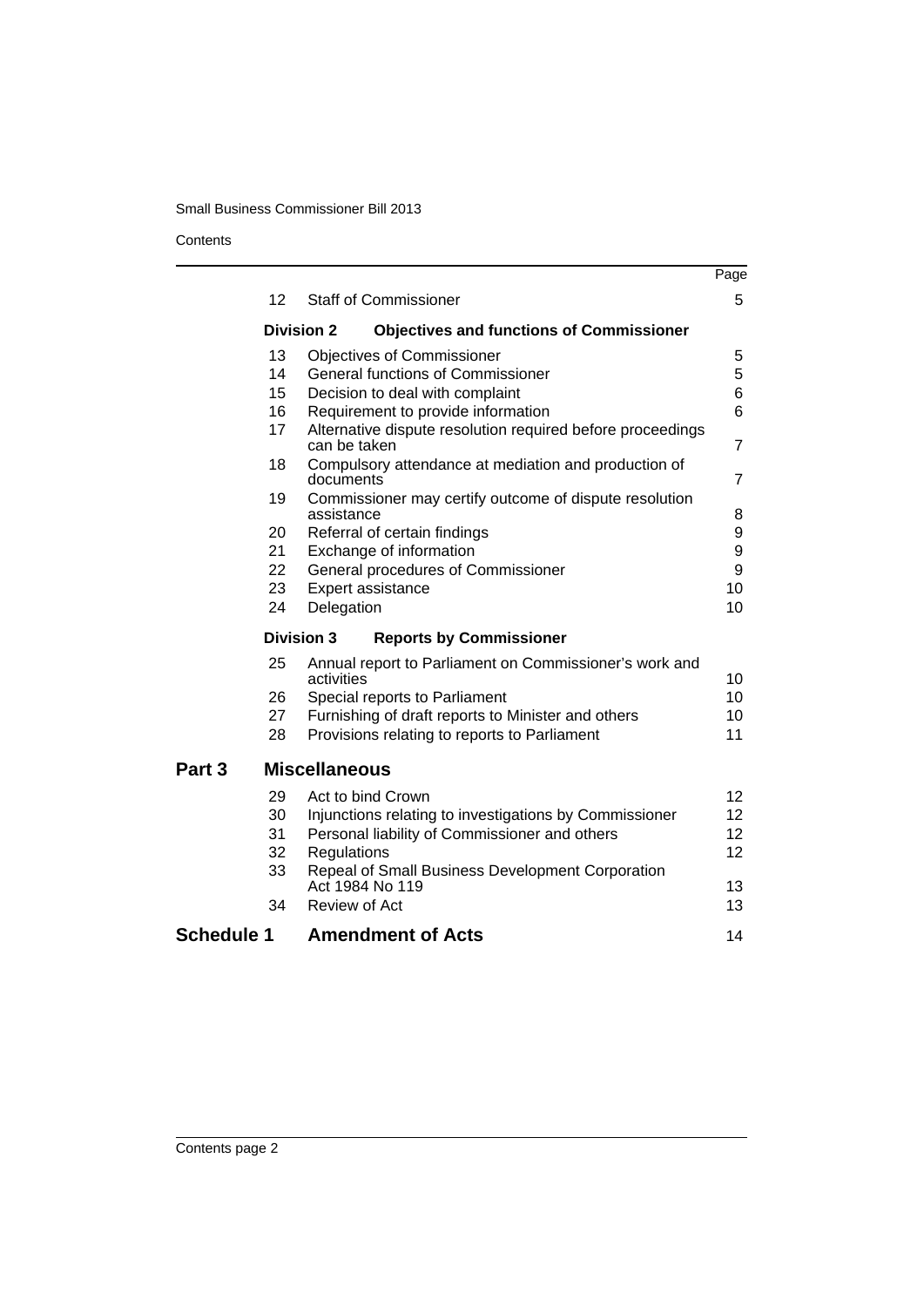*I certify that this public bill, which originated in the Legislative Assembly, has finally passed the Legislative Council and the Legislative Assembly of New South Wales.*

> *Clerk of the Legislative Assembly. Legislative Assembly, Sydney, , 2013*



New South Wales

# **Small Business Commissioner Bill 2013**

Act No , 2013

An Act to create the office of Small Business Commissioner and to provide for the objectives and functions of that office; and for other purposes.

*I have examined this bill and find it to correspond in all respects with the bill as finally passed by both Houses.*

*Assistant Speaker of the Legislative Assembly.*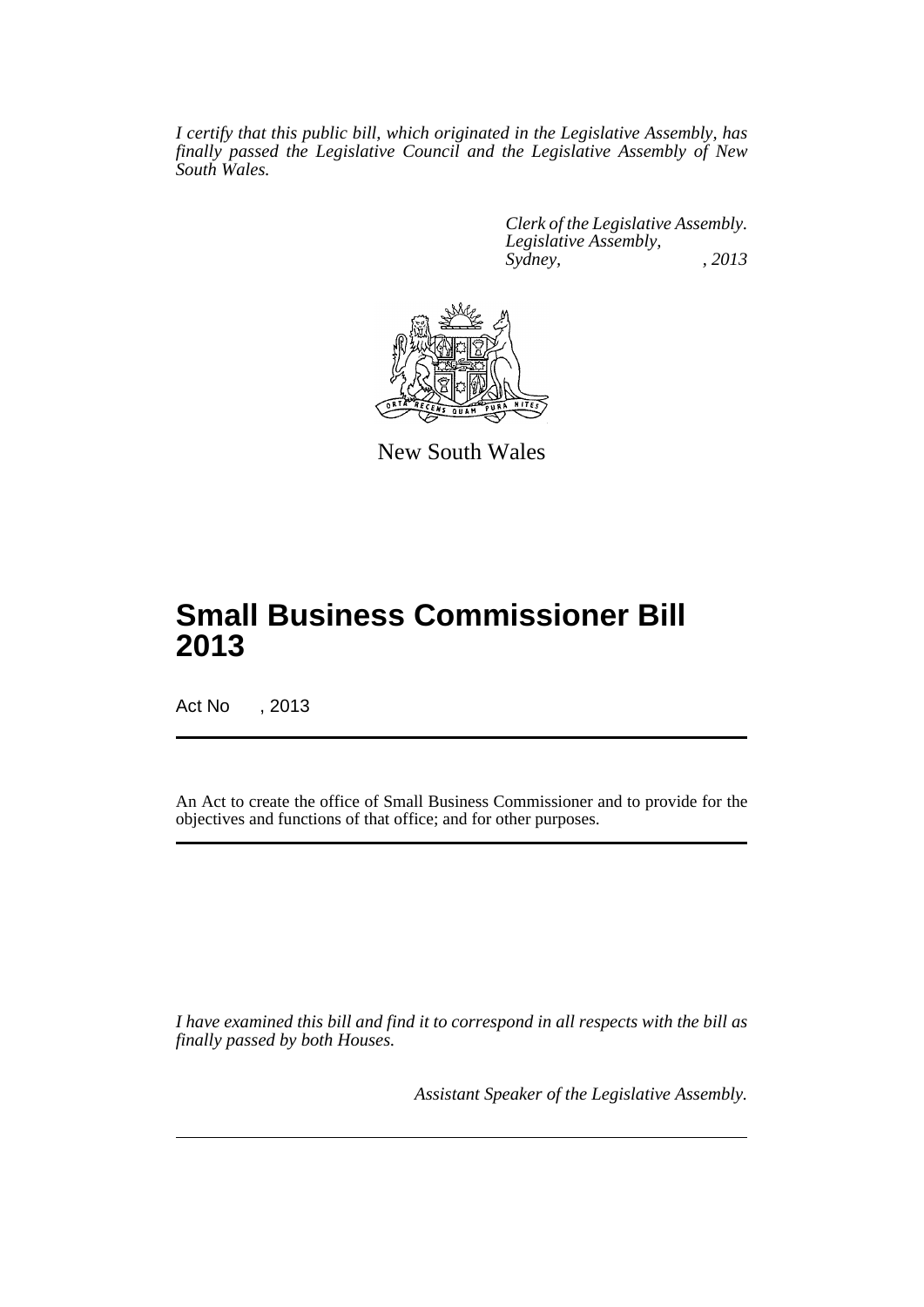# Clause 1 Small Business Commissioner Bill 2013

Part 1 Preliminary

**The Legislature of New South Wales enacts:**

# <span id="page-3-1"></span><span id="page-3-0"></span>**Part 1 Preliminary**

# **1 Name of Act**

This Act is the *Small Business Commissioner Act 2013*.

# <span id="page-3-2"></span>**2 Commencement**

This Act commences on a day or days to be appointed by proclamation.

# <span id="page-3-3"></span>**3 Definitions**

(1) In this Act:

*Commissioner* means the Small Business Commissioner appointed under this Act.

*function* includes a power, authority or duty, and *exercise* a function includes perform a duty.

# *government agency* means:

- (a) a public authority constituted by or under an Act, or
- (b) a NSW Government agency, or
- (c) a Division of the Government Service, or
- (d) a council (within the meaning of the *Local Government Act 1993*) or other local authority, or
- (e) a State owned corporation.
- (2) Notes included in this Act do not form part of this Act.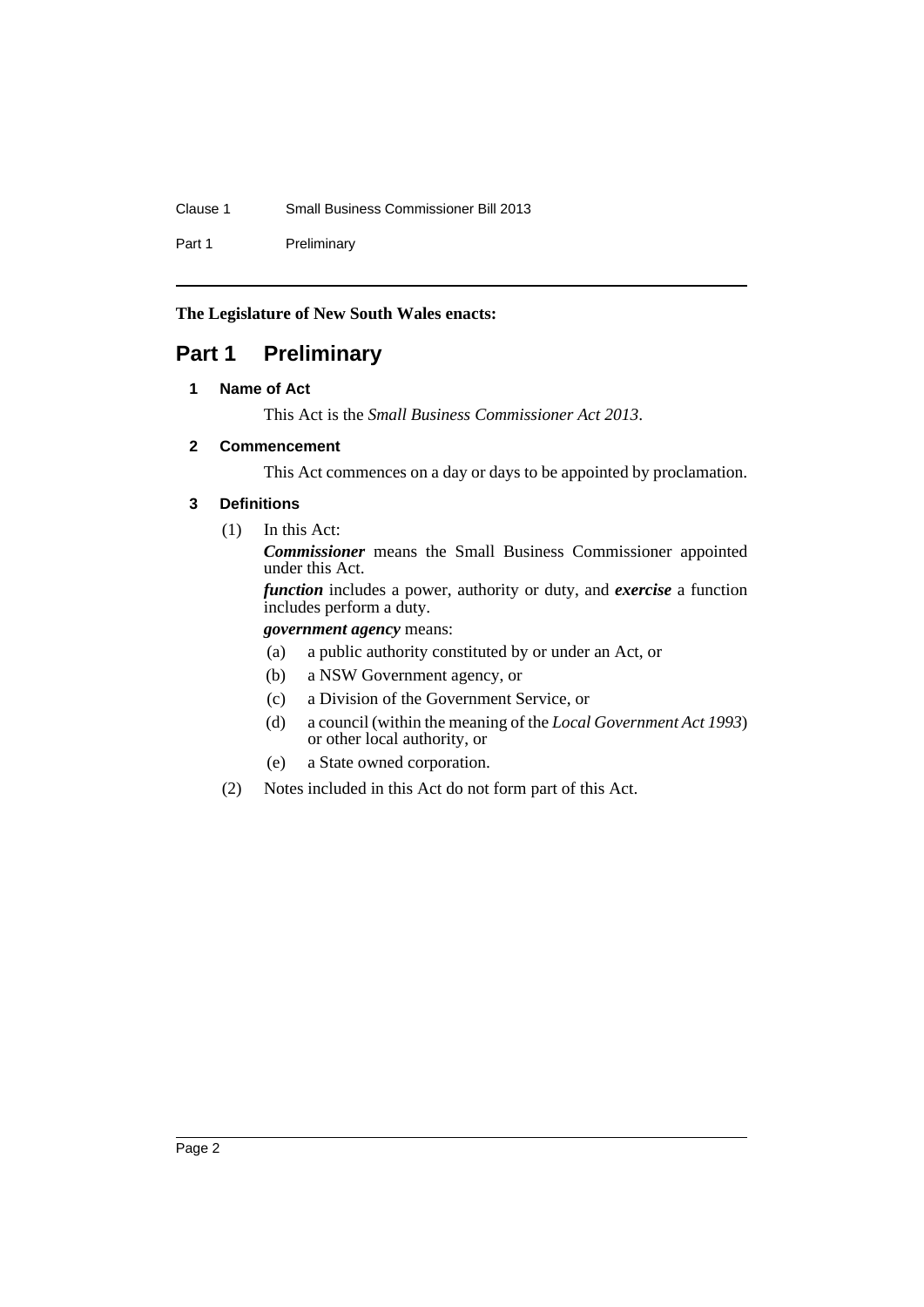Small Business Commissioner Bill 2013 Clause 4

Small Business Commissioner **Part 2 Part 2** 

# <span id="page-4-0"></span>**Part 2 Small Business Commissioner**

# <span id="page-4-2"></span><span id="page-4-1"></span>**Division 1 Appointment of Small Business Commissioner**

# **4 Appointment of Small Business Commissioner**

- (1) The Governor may, on the recommendation of the Minister, appoint a Small Business Commissioner.
- (2) Chapter 1A of the *Public Sector Employment and Management Act 2002* does not apply to or in respect of the appointment of the Commissioner.

# <span id="page-4-3"></span>**5 The Minister**

The Commissioner is subject to the control and direction of the Minister in the exercise of the Commissioner's functions, except in relation to the following matters:

- (a) the investigation of complaints by small businesses,
- (b) the provision of advice to the Minister,
- (c) referrals under section 20,
- (d) the contents of any report by the Commissioner.

# <span id="page-4-4"></span>**6 Term of office and basis on which it is held**

- (1) The Commissioner holds office for such term, not exceeding 5 years, as may be specified in the instrument of appointment, but is eligible (if otherwise qualified) for re-appointment.
- (2) A person is not eligible to be appointed for more than 2 terms of office as Commissioner (whether or not consecutive terms).
- (3) The office of Commissioner is a full-time office and the holder of the office is required to hold it on that basis, except to the extent permitted by the Minister.

# <span id="page-4-5"></span>**7 Remuneration**

The Commissioner is entitled to be paid:

- (a) remuneration in accordance with the *Statutory and Other Offices Remuneration Act 1975*, and
- (b) such travelling and subsistence allowances as the Minister may from time to time determine.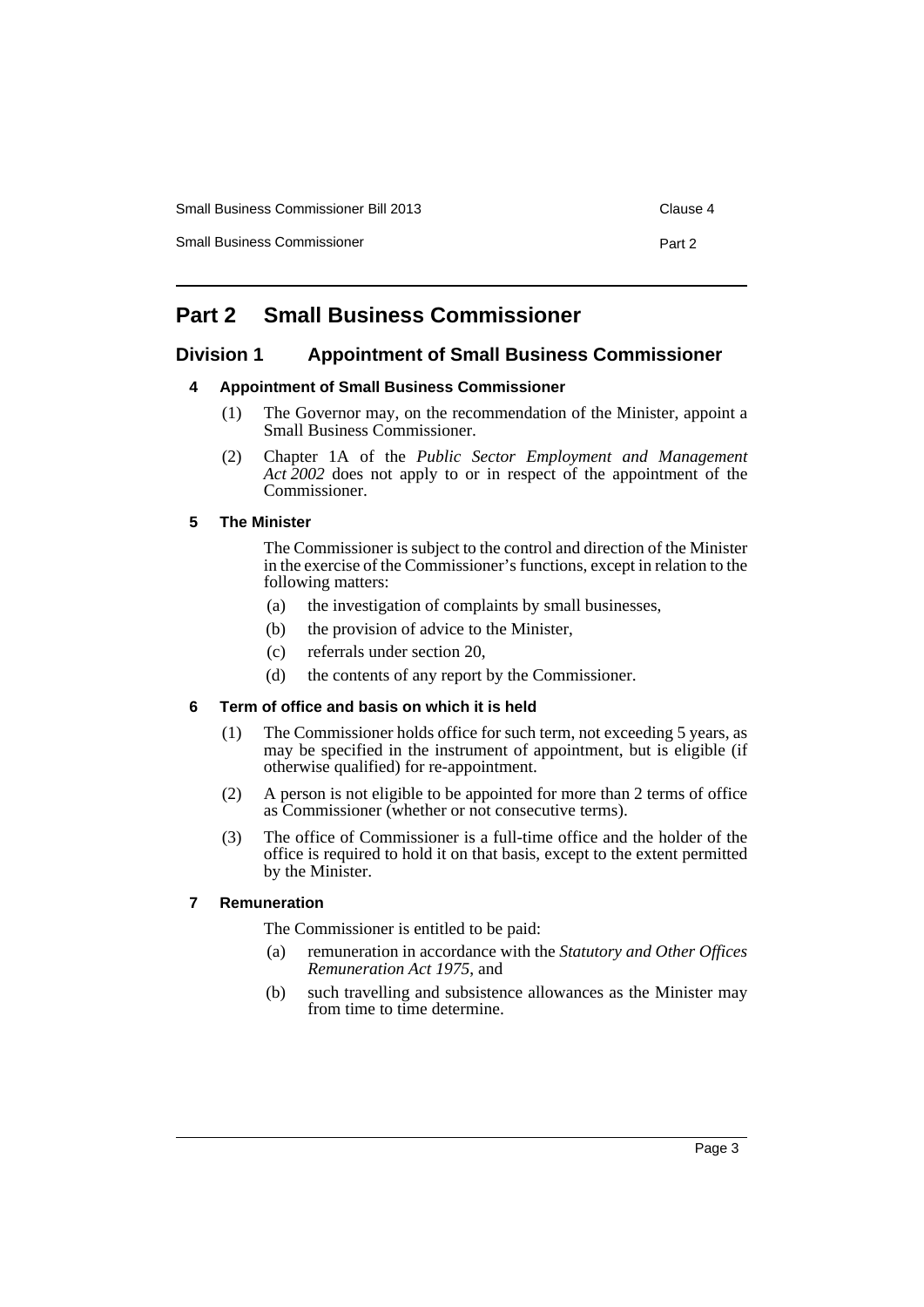#### Clause 8 Small Business Commissioner Bill 2013

Part 2 Small Business Commissioner

#### <span id="page-5-0"></span>**8 Vacancy in office**

The office of Commissioner becomes vacant if the holder:

- (a) dies, or
- (b) completes a term of office and is not re-appointed, or
- (c) resigns the office by instrument in writing addressed to the Governor, or
- (d) becomes bankrupt, applies to take the benefit of any law for the relief of bankrupt or insolvent debtors, compounds with his or her creditors or makes an assignment of his or her remuneration for their benefit, or
- (e) becomes a mentally incapacitated person, or
- (f) is convicted in New South Wales of an offence that is punishable by imprisonment or is convicted elsewhere than in New South Wales of an offence that, if committed in New South Wales, would be an offence so punishable, or
- (g) is removed from office under section 9.

#### <span id="page-5-1"></span>**9 Removal from office**

The Governor may, on the recommendation of the Minister, remove the Commissioner from office, but only for incompetence, incapacity or misbehaviour.

#### <span id="page-5-2"></span>**10 Filling of vacancy**

If the office of Commissioner becomes vacant, a person is, subject to this Act, to be appointed to fill the vacancy.

#### <span id="page-5-3"></span>**11 Appointment of acting Commissioner**

- (1) The Minister may, from time to time, appoint a person to act in the office of the Commissioner during the illness or absence of the Commissioner or during a vacancy in the office of the Commissioner. The person, while so acting, has all the functions of the Commissioner and is taken to be the Commissioner.
- (2) The Minister may, at any time, remove a person from office as acting Commissioner.
- (3) An acting Commissioner is entitled to be paid such remuneration (including travelling and subsistence allowances) as the Minister may from time to time determine.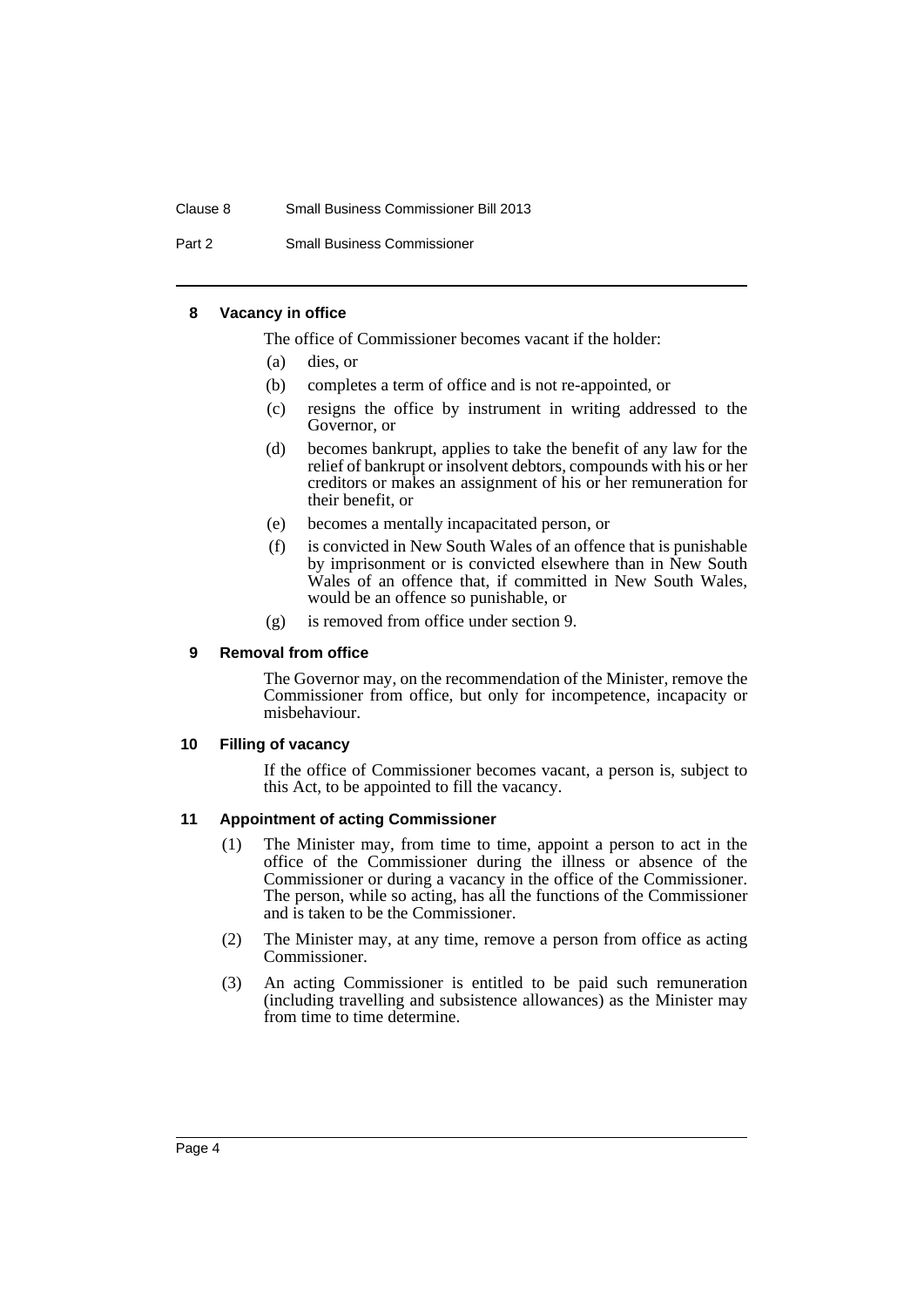| <b>Small Business Commissioner Bill 2013</b> | Clause 12 |
|----------------------------------------------|-----------|
| <b>Small Business Commissioner</b>           | Part 2    |

# <span id="page-6-0"></span>**12 Staff of Commissioner**

The staff of the Commissioner are to be employed under Chapter 1A of the *Public Sector Employment and Management Act 2002*.

# <span id="page-6-1"></span>**Division 2 Objectives and functions of Commissioner**

#### <span id="page-6-2"></span>**13 Objectives of Commissioner**

The objectives of the Commissioner are as follows:

- (a) to deal with issues concerning the small business sector in a neutral and independent manner,
- (b) to provide a central point of contact for small businesses to make complaints about their commercial dealings with other businesses and about their dealings with government agencies,
- (c) to encourage government agencies and larger businesses to enter into productive working relationships with small businesses,
- (d) to facilitate the resolution of disputes involving small businesses through mediation and other appropriate forms of alternative dispute resolution,
- (e) to facilitate and encourage the fair treatment of small businesses,
- (f) to promote a fair operating environment in which small businesses can flourish,
- (g) to identify and support measures to reduce the administrative burden for small businesses.

#### <span id="page-6-3"></span>**14 General functions of Commissioner**

- (1) The Commissioner has, for the purposes of giving effect to the Commissioner's objectives, the following functions:
	- (a) to receive and deal with, subject to section 15, complaints made by or on behalf of small businesses (either on an individual or collective basis) regarding their dealings with other businesses and government agencies,
	- (b) to investigate complaints that are dealt with by the Commissioner or to refer any such complaint to such other person or body as the Commissioner considers appropriate,
	- (c) to provide low cost alternative dispute resolution services for small businesses,
	- (d) to make representations or take any action on behalf of small businesses (including making applications to be joined as a party in proceedings involving a small business) either at the Commissioner's own initiative or at the request of a small business,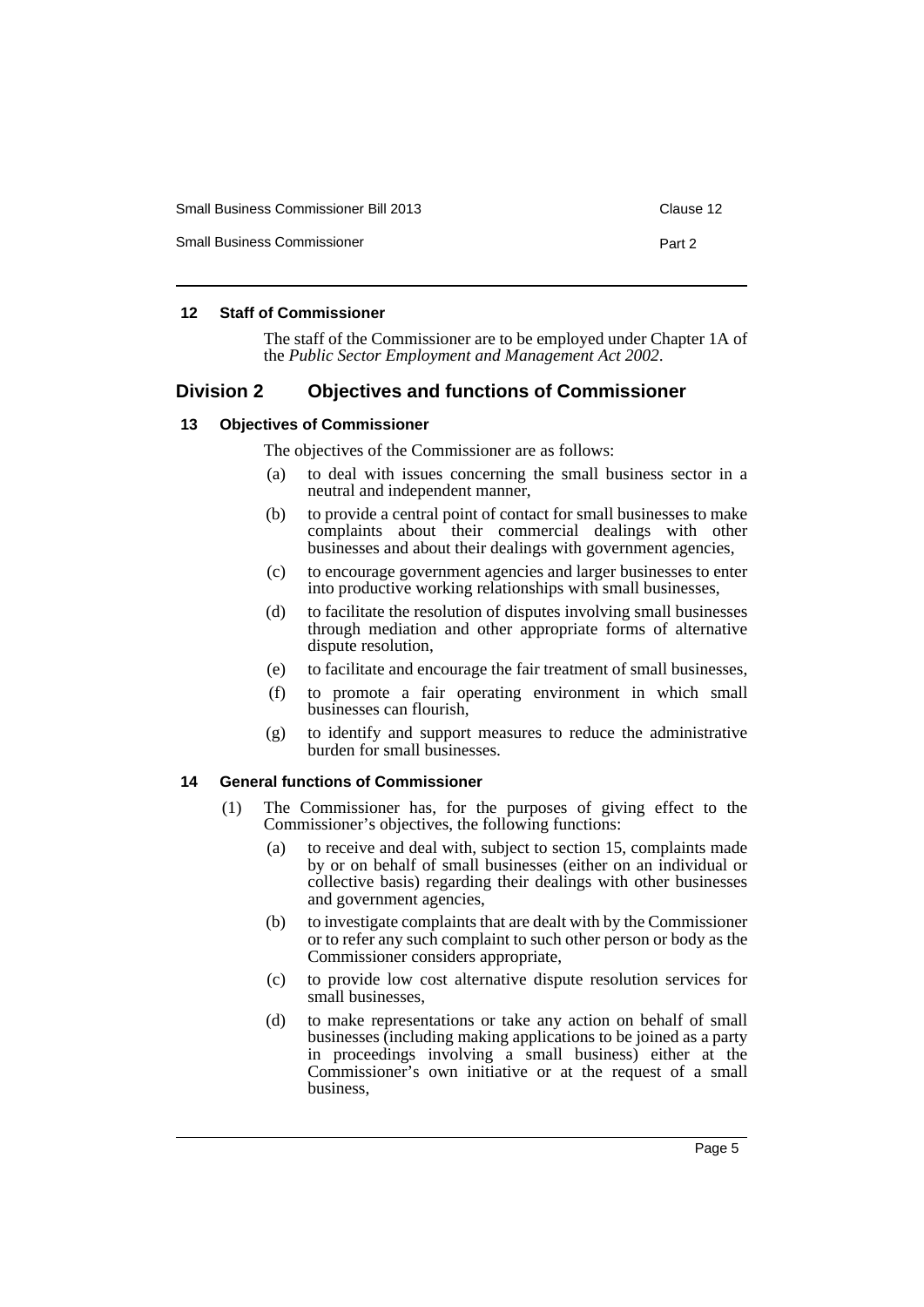#### Clause 15 Small Business Commissioner Bill 2013

Part 2 Small Business Commissioner

- (e) to conduct investigations into the way in which small businesses are treated by other businesses or government agencies,
- (f) to facilitate the development of codes of practice by industry that deal with issues concerning the small business sector,
- (g) to advise the Minister, either at the Commissioner's own initiative or at the request of the Minister, on any matter affecting small businesses or that is relevant to the Commissioner's objectives or functions.
- (2) Without limiting subsection (1), the Commissioner may do any other act or thing that is necessary or convenient for giving effect to the Commissioner's objectives.
- (3) The Commissioner has such other functions as are conferred or imposed on the Commissioner by or under this or any other Act.

#### <span id="page-7-0"></span>**15 Decision to deal with complaint**

- (1) The Commissioner may deal with a complaint made by or on behalf of a small business only if the Commissioner is satisfied that:
	- (a) the subject-matter of the complaint relates to the unfair treatment of, or an unfair practice involving, the small business, or
	- (b) the complaint relates to an unfair contract to which the small business is a party, or
	- (c) it is in the public interest to deal with the complaint.
- (2) Without limiting subsection (1), the Commissioner may decline to deal with a complaint if the Commissioner is of the opinion that the complaint is vexatious or trivial.
- (3) The Commissioner may make preliminary inquiries for the purposes of deciding how to deal with a complaint and may request further information from the complainant.
- (4) The Commissioner must give notice to the complainant of the Commissioner's decision on whether to deal with the complaint and (if the Commissioner decides to deal with the complaint) how the complaint is to be dealt with.

#### <span id="page-7-1"></span>**16 Requirement to provide information**

(1) The Commissioner may, by notice in writing, require any person or government agency to provide such information relating to the person's or agency's dealings with small businesses as the Commissioner reasonably requires for the purposes of any investigation by the Commissioner under this Act.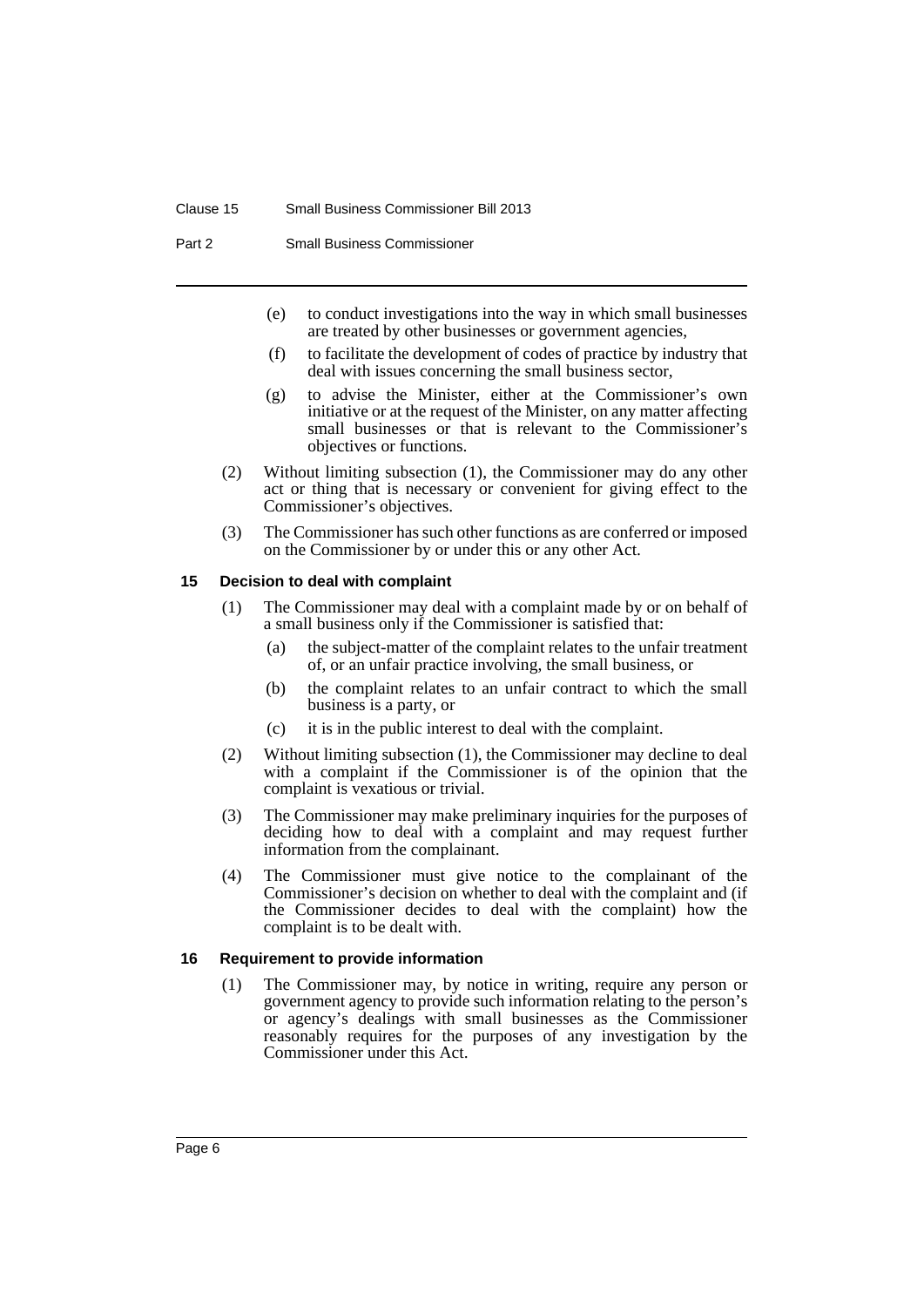| <b>Small Business Commissioner Bill 2013</b> | Clause 17 |
|----------------------------------------------|-----------|
| <b>Small Business Commissioner</b>           | Part 2    |

- (2) Any such notice may specify the time within which the information is required to be provided.
- (3) A requirement under this section to provide information relating to a person's or agency's dealings with small businesses may include a requirement to answer questions relating to those dealings.
- (4) A government agency is not required to provide any information under this section if there is an overriding public interest against the disclosure of the information for the purposes of the *Government Information (Public Access) Act 2009* or if access to the information would otherwise be denied under that Act.

# <span id="page-8-0"></span>**17 Alternative dispute resolution required before proceedings can be taken**

- (1) If an application is made to the Commissioner for assistance in resolving a complaint or other dispute involving a small business and the Commissioner decides to deal with the complaint or dispute, the matter to which the complaint relates or the dispute may not be the subject of any proceedings before any court unless and until the Commissioner has certified in writing that alternative dispute resolution services provided by the Commissioner under this Act have failed to resolve the matter or dispute.
- (2) The Commissioner is to certify that alternative dispute resolution services have failed to resolve a complaint or other dispute involving a small business if the Commissioner is satisfied that any one or more of the parties involved in the matter or dispute has refused to take part in, or has withdrawn from, alternative dispute resolution services provided by the Commissioner.
- (3) This section does not apply to or in respect of the following:
	- (a) proceedings before a court for an order in the nature of an injunction,
	- (b) proceedings for an offence,
	- (c) proceedings in relation to an industrial matter before the Industrial Relations Commission,
	- (d) a retail tenancy dispute within the meaning of the *Retail Leases Act 1994*.
- (4) This section does not operate to affect the validity of any decision made by a court.

#### <span id="page-8-1"></span>**18 Compulsory attendance at mediation and production of documents**

(1) For the purposes of mediating a complaint or other dispute involving a small business, the Commissioner may, by notice in writing, require any person: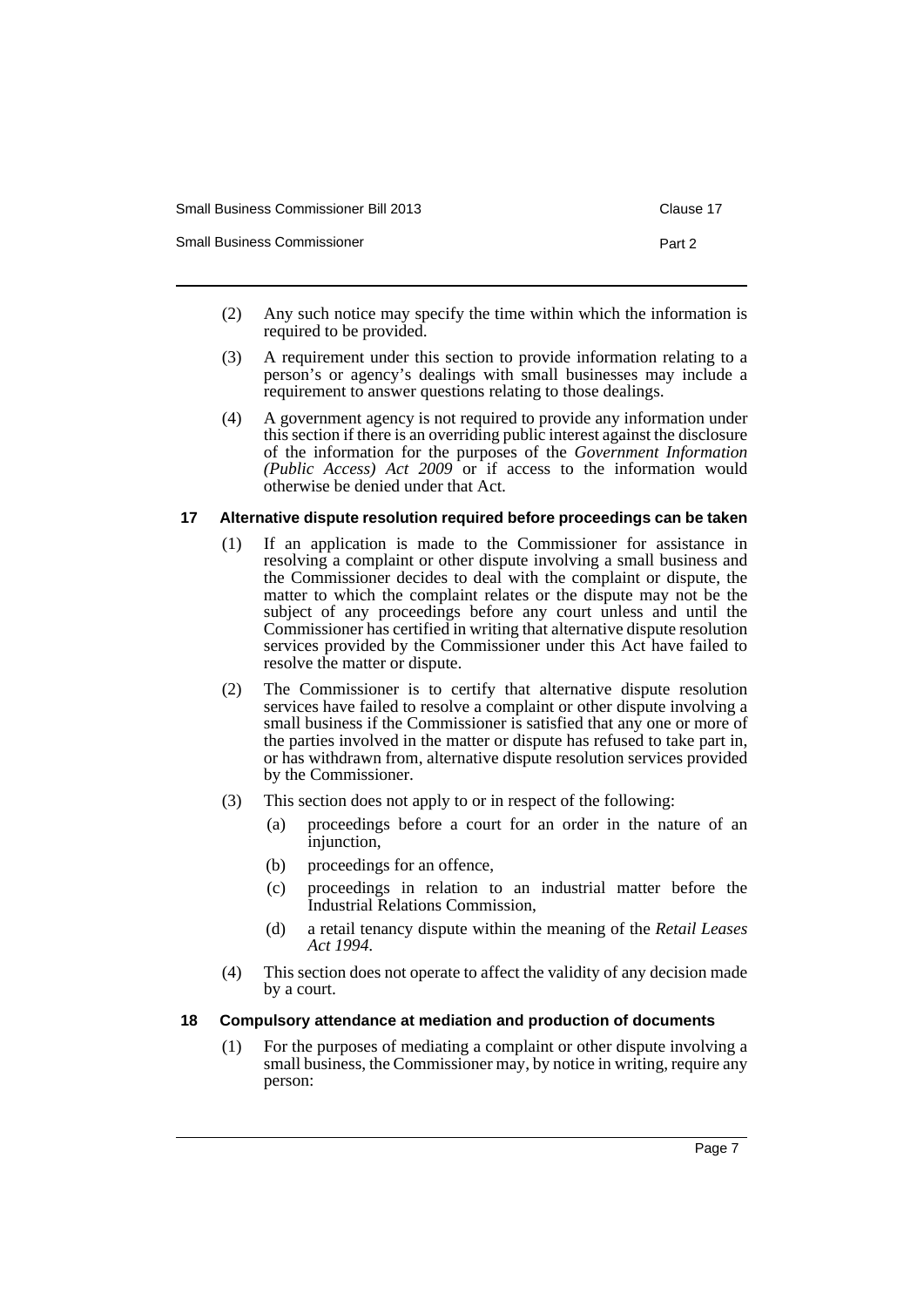#### Clause 19 Small Business Commissioner Bill 2013

Part 2 Small Business Commissioner

- (a) to attend a meeting at a time and place specified in the notice, or
- (b) to produce, at a time and place specified in the notice, to the Commissioner any document or thing described in the notice that is in the custody or under the control of the person and that, in the opinion of the Commissioner, would benefit the resolution of the complaint or dispute.

#### (2) A person must not:

- (a) without reasonable excuse, refuse or fail to do anything required of the person by a notice under subsection (1), or
- (b) in response to such a notice, make a statement that the person knows is false or misleading, or
- (c) alter, suppress or destroy any document or thing that the person is required by such a notice to produce.

Maximum penalty on summary conviction: 100 penalty units in the case of a corporation or 50 penalty units in the case of an individual.

(3) A government agency is not required to produce any document under this section if there is an overriding public interest against the disclosure of the document for the purposes of the *Government Information (Public Access) Act 2009* or if access to the document would otherwise be denied under that Act.

#### <span id="page-9-0"></span>**19 Commissioner may certify outcome of dispute resolution assistance**

- (1) The Commissioner may certify in writing the outcome of any application made to the Commissioner for assistance in resolving a complaint or other dispute involving a small business.
- (2) Any such certificate is admissible as evidence in any civil proceedings of the outcome of the application.
- (3) Any statement or admission made in connection with any alternative dispute resolution services provided by the Commissioner under this Act is not admissible in any legal proceedings.
- (4) A reference in this section:
	- (a) to a complaint or other dispute involving a small business does not include a reference to a retail tenancy dispute within the meaning of the *Retail Leases Act 1994*, or
	- (b) to the outcome of an application for assistance in resolving a complaint or other dispute involving a small business is a reference to whether or not the application was resolved and to whether any agreement was reached by the parties.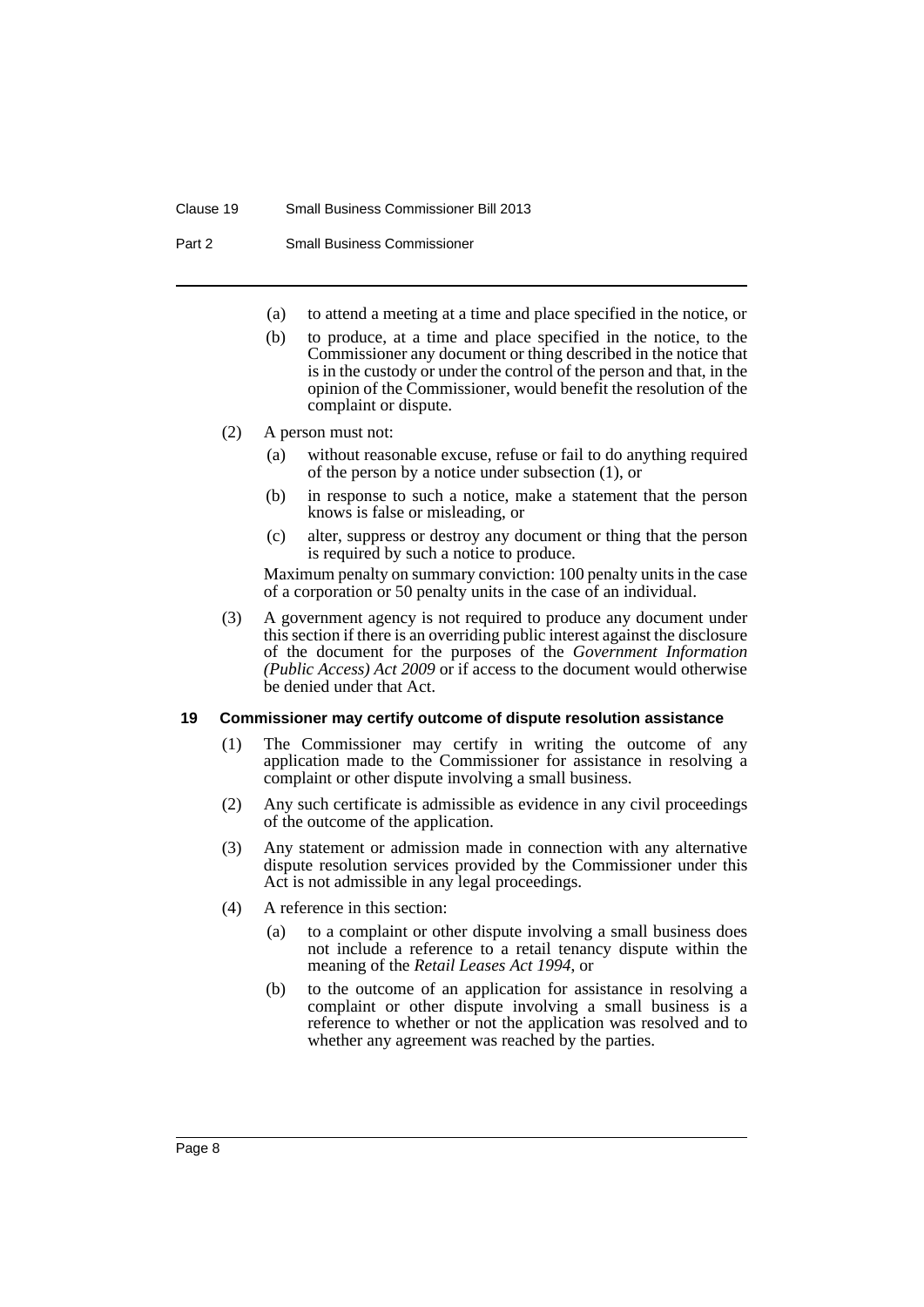| Small Business Commissioner Bill 2013 | Clause 20 |
|---------------------------------------|-----------|
| <b>Small Business Commissioner</b>    | Part 2    |

# <span id="page-10-0"></span>**20 Referral of certain findings**

The Commissioner may refer to the Director-General of the Department of Finance and Services any finding by the Commissioner that a person or body has persistently engaged in anti-competitive practices that are in contravention of any law and that adversely affect the small business sector.

# <span id="page-10-1"></span>**21 Exchange of information**

- (1) The Commissioner may enter into an arrangement (an *information sharing arrangement*) with a relevant agency for the purposes of sharing or exchanging any information that is held by the Commissioner or the agency.
- (2) The information to which an information sharing arrangement may relate is limited to information that assists in the exercise of the functions of the Commissioner or of the relevant agency concerned.
- (3) Under an information sharing arrangement, the Commissioner and the relevant agency are, despite any other Act or law, authorised:
	- (a) to request and receive information that is held by the other party to the arrangement, and
	- (b) to disclose that information to the other party.
- (4) In this section:
	- *relevant agency* means any of the following:
	- (a) a government agency,
	- (b) the holder of a statutory office,
	- (c) any other person or body prescribed by the regulations.

# <span id="page-10-2"></span>**22 General procedures of Commissioner**

The Commissioner:

- (a) is to act in an informal manner (including by avoiding conducting formal hearings) as far as possible, and
- (b) is to act according to the substantial merits of the case without undue regard to technicalities, and
- (c) may determine the procedures to be followed in exercising the Commissioner's functions under this Act, including the procedures to be followed in any investigation conducted by the Commissioner.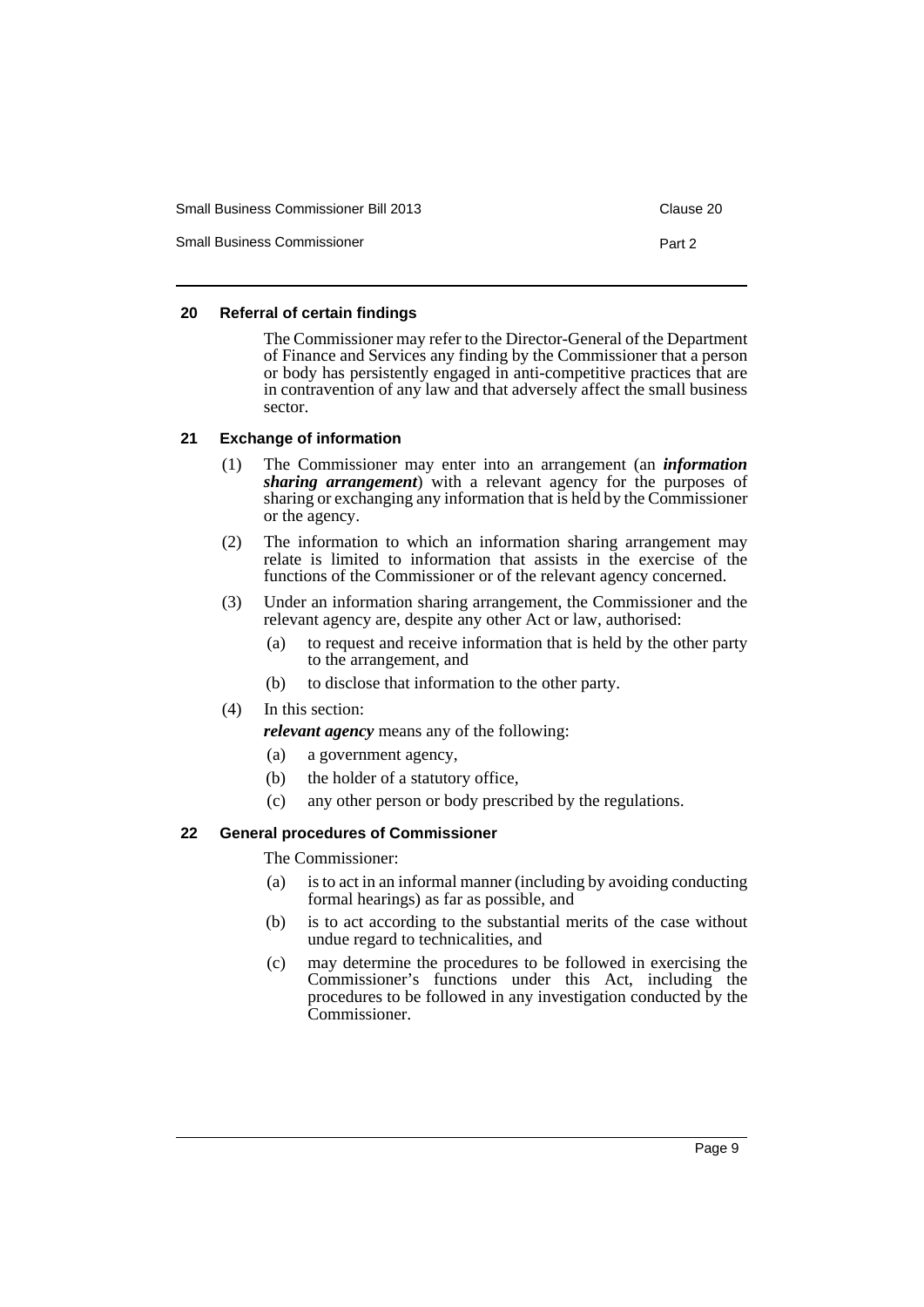#### Clause 23 Small Business Commissioner Bill 2013

Part 2 Small Business Commissioner

#### <span id="page-11-0"></span>**23 Expert assistance**

For the purposes of the exercise of any of the Commissioner's functions, the Commissioner may engage the services of any person for the purpose of getting expert assistance.

# <span id="page-11-1"></span>**24 Delegation**

The Commissioner may delegate the exercise of any function of the Commissioner (other than this power of delegation) to:

- (a) any member of staff of the Commissioner, or
- (b) any person, or any class of persons, authorised for the purposes of this section by the regulations.

# <span id="page-11-2"></span>**Division 3 Reports by Commissioner**

# <span id="page-11-3"></span>**25 Annual report to Parliament on Commissioner's work and activities**

The Commissioner is, as soon as practicable after 31 December in each year, required to prepare a report on the Commissioner's work and activities for the 12 months ending on that 31 December and provide a copy of the report to the Presiding Officer of each House of Parliament.

#### <span id="page-11-4"></span>**26 Special reports to Parliament**

- (1) The Commissioner may, at any time, make a special report on any matter relating to the functions of the Commissioner and provide a copy of the report to the Presiding Officer of each House of Parliament.
- (2) A report under this section may, without limitation, include recommendations in relation to such matters as the Commissioner considers relevant to the small business sector.
- (3) The Commissioner may include in a report under this section a recommendation that the report be made public immediately.

#### <span id="page-11-5"></span>**27 Furnishing of draft reports to Minister and others**

- (1) The Commissioner must:
	- (a) provide the Minister with a draft of each report that is to be provided to the Presiding Officers under this Division, and
	- (b) give the Minister a reasonable opportunity to make submissions, either orally or in writing, in relation to the draft report.
- (2) The Commissioner must not make a report to the Presiding Officers under this Division that contains any matter that is, either expressly or impliedly, critical of a government agency or any person unless the Commissioner has given the agency or person concerned the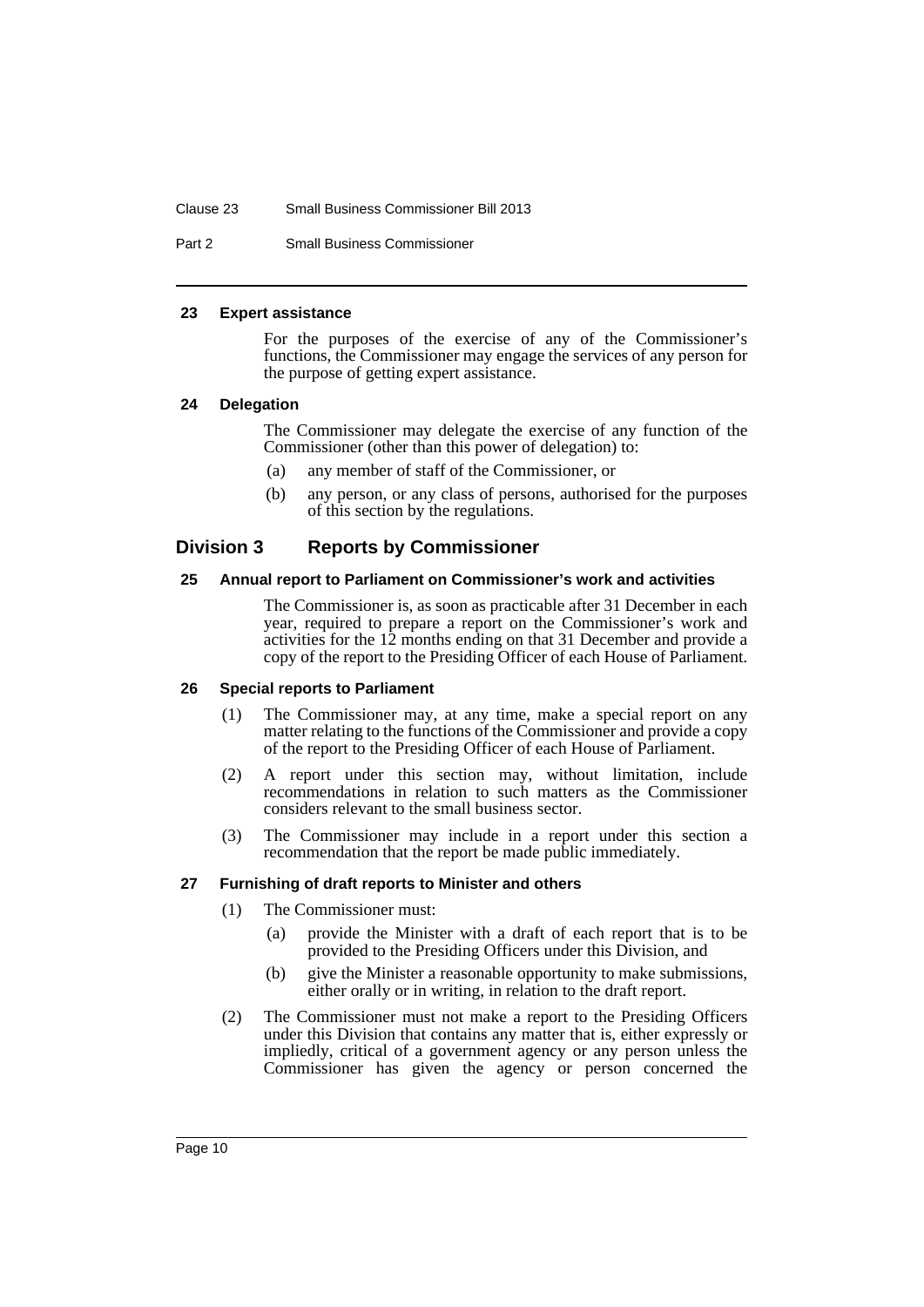| <b>Small Business Commissioner Bill 2013</b> | Clause 28 |
|----------------------------------------------|-----------|
| <b>Small Business Commissioner</b>           | Part 2    |

opportunity to make submissions, either orally or in writing, in relation to the matter.

- (3) The Commissioner is not required to amend a report in light of any submissions made by the Minister, a government agency or other person but must, before finalising a report, consider any such submissions before the report is provided to the Presiding Officers.
- (4) If a report contains matter that is critical of a government agency or person and the agency or person concerned has made objections in relation to that matter, the report must indicate that any such objection has been made.

# <span id="page-12-0"></span>**28 Provisions relating to reports to Parliament**

- (1) A copy of a report provided to the Presiding Officer of a House of Parliament under this Division must be laid before that House on the next sitting day of that House after it is received by the Presiding Officer.
- (2) If a report includes a recommendation by the Commissioner that the report be made public immediately, the Presiding Officer of a House of Parliament may make it public whether or not that House is in session and whether or not the report has been laid before that House.
- (3) A report that is made public by the Presiding Officer of a House of Parliament before it is laid before that House attracts the same privileges and immunities as it would if it had been laid before that House.
- (4) A Presiding Officer need not inquire whether all or any conditions precedent have been satisfied as regards a report purporting to have been made or furnished in accordance with this Division.
- (5) In this Division, a reference to a Presiding Officer of a House of Parliament is a reference to the President of the Legislative Council or the Speaker of the Legislative Assembly. If there is a vacancy in the office of President, the reference to the President is taken to be a reference to the Clerk of the Legislative Council and, if there is a vacancy in the office of Speaker, the reference to the Speaker is taken to be a reference to the Clerk of the Legislative Assembly.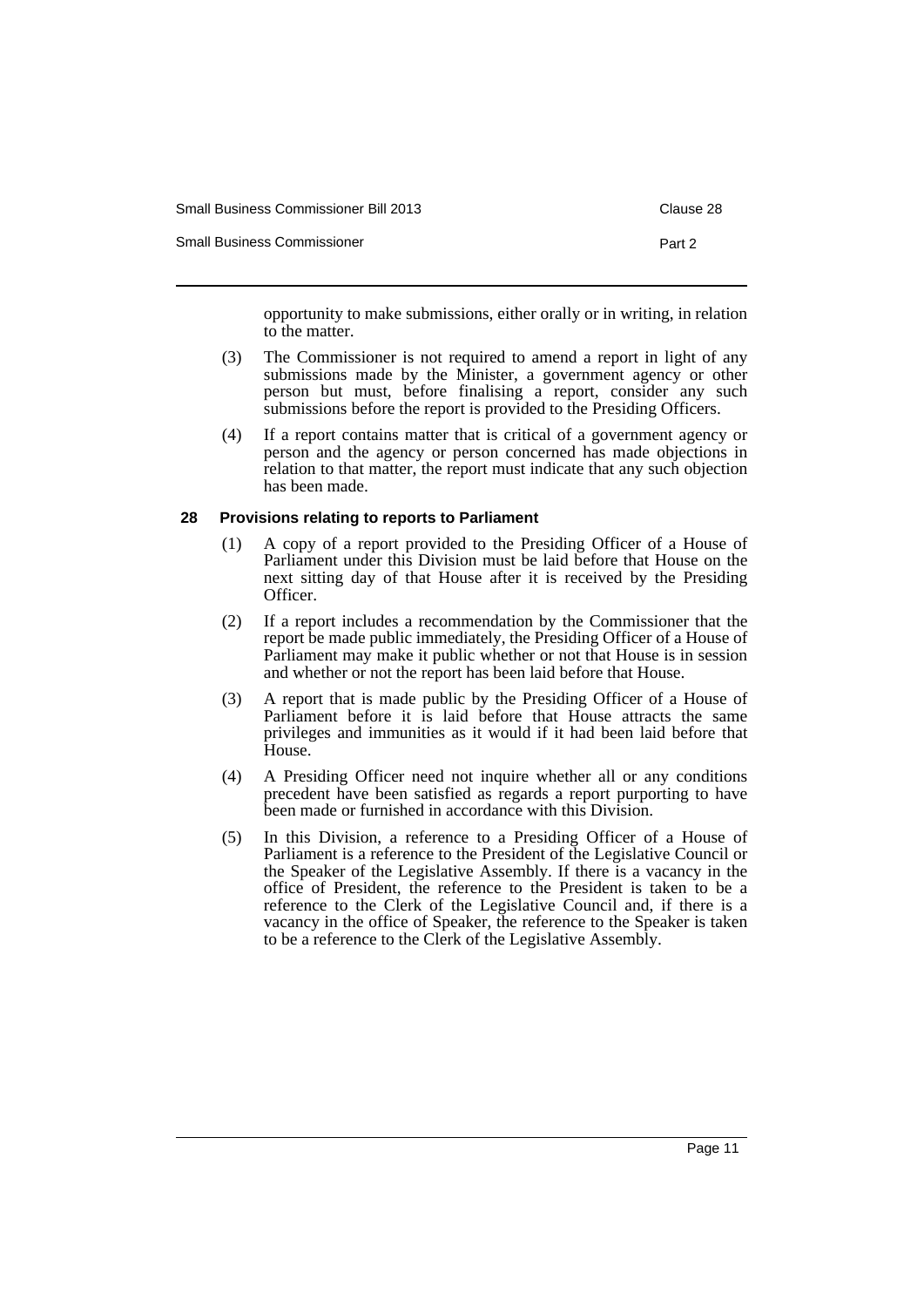#### Clause 29 Small Business Commissioner Bill 2013

Part 3 Miscellaneous

# <span id="page-13-0"></span>**Part 3 Miscellaneous**

#### <span id="page-13-1"></span>**29 Act to bind Crown**

This Act binds the Crown in right of New South Wales and, in so far as the legislative power of the Parliament of New South Wales permits, the Crown in all its other capacities.

# <span id="page-13-2"></span>**30 Injunctions relating to investigations by Commissioner**

- (1) The Supreme Court may, on application by the Commissioner, grant an injunction in such terms as the Court determines to be appropriate if satisfied that a person has engaged, or is proposing to engage, in conduct that constituted, is constituting, or would constitute interfering with an investigation conducted by the Commissioner.
- (2) An injunction may be granted under this section as an interim injunction (without an undertaking being required as to damages or costs) or as a permanent injunction.

# <span id="page-13-3"></span>**31 Personal liability of Commissioner and others**

A matter or thing done (or omitted to be done) by the Commissioner, a member of staff of the Commissioner or a person acting under the direction of the Commissioner does not, if the matter or thing was done (or omitted to be done) in good faith for the purpose of exercising a function under this or any other Act, subject the Commissioner, the member of staff or the person so acting personally to any action, liability, claim or demand.

# <span id="page-13-4"></span>**32 Regulations**

- (1) The Governor may make regulations, not inconsistent with this Act, for or with respect to any matter that by this Act is required or permitted to be prescribed or that is necessary or convenient to be prescribed for carrying out or giving effect to this Act.
- (2) In particular, the regulations may contain provisions of a savings or transitional nature consequent on the enactment of this Act or any Act that amends this Act.
- (3) Any such provision may, if the regulations so provide, take effect from the date of assent to the Act concerned or a later date.
- (4) To the extent to which any such provision takes effect from a date that is earlier than the date of its publication on the NSW legislation website, the provision does not operate so as:
	- (a) to affect, in a manner prejudicial to any person (other than the State or an authority of the State), the rights of that person existing before the date of its publication, or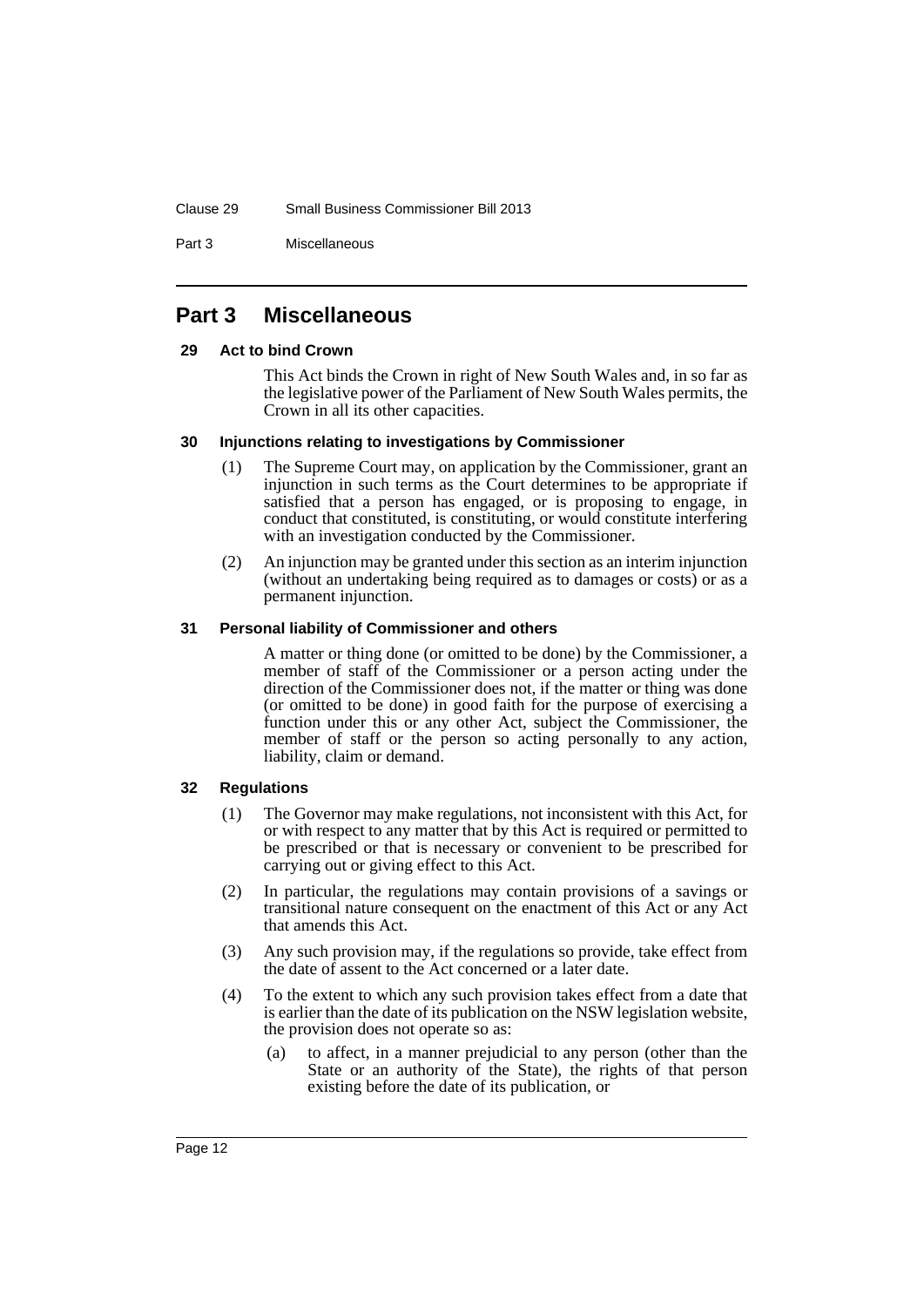Small Business Commissioner Bill 2013 Clause 33

Miscellaneous **Part 3** 

- 
- (b) to impose liabilities on any person (other than the State or an authority of the State) in respect of anything done or omitted to be done before the date of its publication.

# <span id="page-14-0"></span>**33 Repeal of Small Business Development Corporation Act 1984 No 119**

The *Small Business Development Corporation Act 1984* is repealed.

# <span id="page-14-1"></span>**34 Review of Act**

- (1) The Minister is to review this Act to determine whether the policy objectives of the Act remain valid and whether the terms of the Act remain appropriate for securing those objectives.
- (2) The review is to be undertaken as soon as possible after the period of 5 years from the date of assent to this Act.
- (3) A report on the outcome of the review is to be tabled in each House of Parliament within 12 months after the end of the period of 5 years.